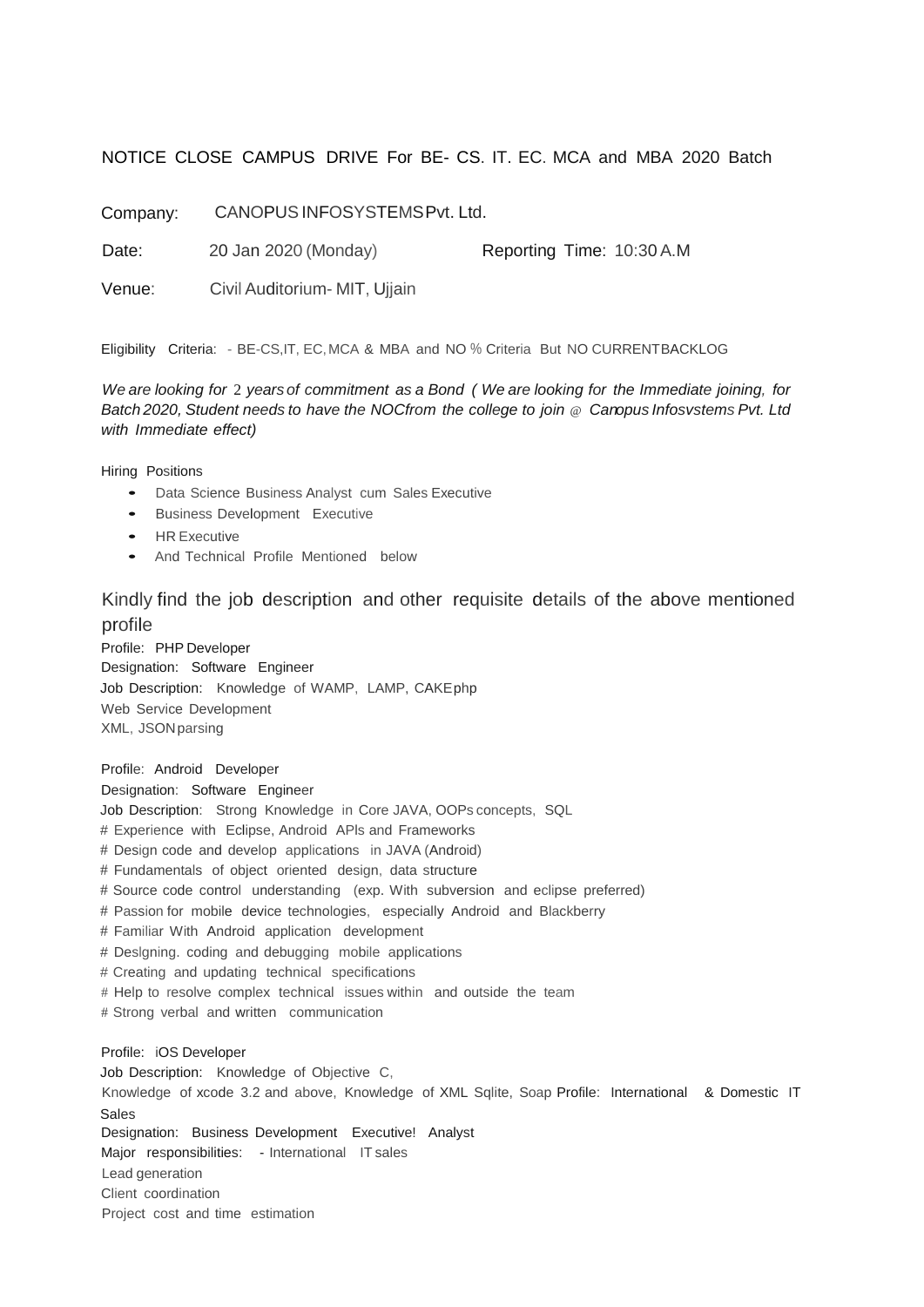Product demonstration Bidding Project documentation Business proposals writing New and old clients follow up Maintaining client's relationship Desired Skills Strong verbal and written communication IT awareness Quick Learner Good interpersonal skills Negotiation and Sales skills

Profile: Data Science Business Analyst cum Sales Executive Designation: Business Development Executive/ Analyst / Sales Job Description: Should be able to Learn Data Science Work with Direct Sales Channels and Client Handling Should be able to approach International Clients on Data Science Technology Should be able to understand Client Requirements and propose solutions Should have thorough Knowledge of Data Science and its functioning Key Business Points of Data Science should be known Desired Skills Strong verbal and written communication IT awareness Quick Learner

Good interpersonal skills Negotiation and Sales skills

Profile: Quality Assurance Designation: QA Engineer Job Description: Knowledge of mobile applications testing Manual testing Writing test plans and defining testing strategies and designing test cases Test cases creation and execution Bug reporting Proficient in all types of manual testing methodologies like black box testing, regression testing Functional testing Knowledge of agile methodologies like JIRA Knowledge of SDLCand STLC

Profile: Web Designer Job Description: Knowledge of HTMLS, CSS3, Bootstrap, Javascript, Jquery, Knowledge of Material Design will be an advantage, Knowledge of PHP, MYSQL

Profile: .NET Developer Designation: Software Engineer Job Description: Web Service Development Knowledge of SOAP, XML, JSON,web service is must Development of web services on server JSON,XML parsing

Profile: HR Designation: Executive / Recruiter Job Description: Recruitment Processes